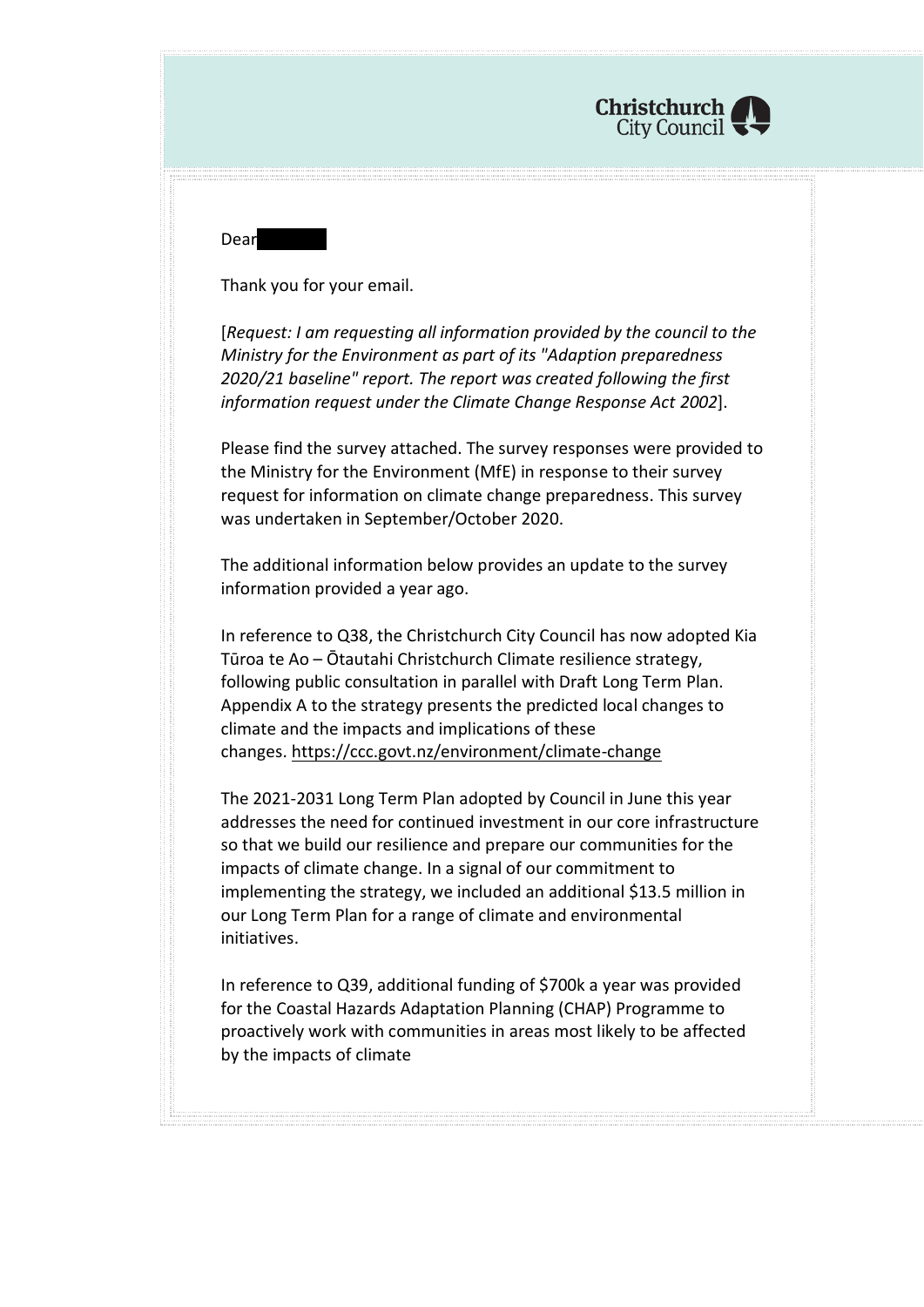change. [https://newsline.ccc.govt.nz/news/story/council-adopts](https://newsline.ccc.govt.nz/news/story/council-adopts-climate-resilience-strategy)[climate-resilience-strategy](https://newsline.ccc.govt.nz/news/story/council-adopts-climate-resilience-strategy)

In reference to Q41, the response provided in the survey was based on incorrect information. Climate change risks are captured and reported to Council through the risk management framework. The risks to service delivery from the impacts of climate change were also considered through the 2021-31 Long Term Plan adopted by Council and these will continue to be identified through implementation of the Climate Resilience Strategy.

In reference to Q49, the Climate Resilience Strategy outlines both the challenges and opportunities presented by climate change. We acknowledge that responding to climate change will require courage and we are committed to working in partnership with our community to address these challenges collectively, providing information based on sound evidence.

In reference to Q51, the information provided in the survey responses has been shared with the Council and community through consultation and development of the Climate Resilience Strategy. There are two councillor working groups established, the Coastal Hazards Adaptation Planning Programme Working Group and the Climate change working group, both which meet regularly to oversee and contribute to these work programmes. We are also setting up a City Climate Leadership Group to be involved with developing the strategy action programmes.

Kind regards.

**Ana Macadie Information Advisor** Official Information Team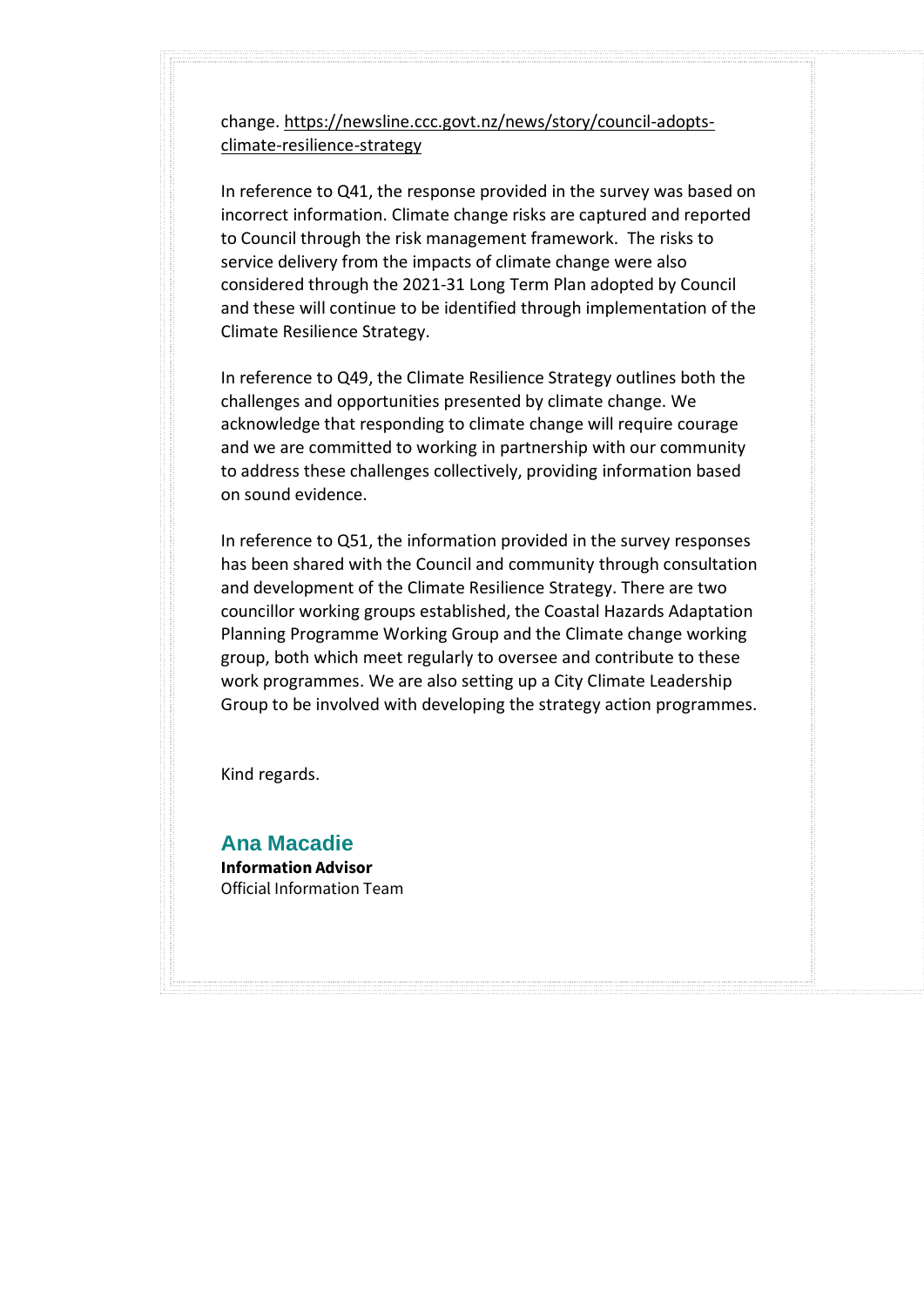| Respondent |           |              |                           |  |  |
|------------|-----------|--------------|---------------------------|--|--|
| 39         | Anonymous | $\checkmark$ | 71:22<br>Time to complete |  |  |
|            |           |              |                           |  |  |

# What will happen to the information provided in this survey?

The Minister for Climate Change is required to share the information received in response to this request with the Climate Change Commission.

We do not intend to publicly disclose the information gathered through this survey. Neither the Minister for Climate Change nor the Climate Change Commission can publicly disclose any information received in response to this request unless its disclosure is necessary to perform a function or duty imposed by Part 1C of the Climate Change Response Act 2002.

Information gathered through this survey may be subject to requests under the Official Information Act 1982. Note there is provision for the protection of commercial or trade sensitive information in Section 9 of the Act.

# Personal Information

Any personal information you supply will only be used by the Ministry in relation to information requests under the Adaptation Reporting Power. You have the right to request access to or to correct any personal information you supply to the Ministry. If you would like to access or correct any personal information you have supplied, please email info@mfe.govt.nz [\(mailto:info@mfe.govt.nz\). Providing personal information is not mandatory.](mailto:info@mfe.govt.nz) 

#### 1. What is your name?

### 2. What organisation do you work for? \*

Christchurch City Council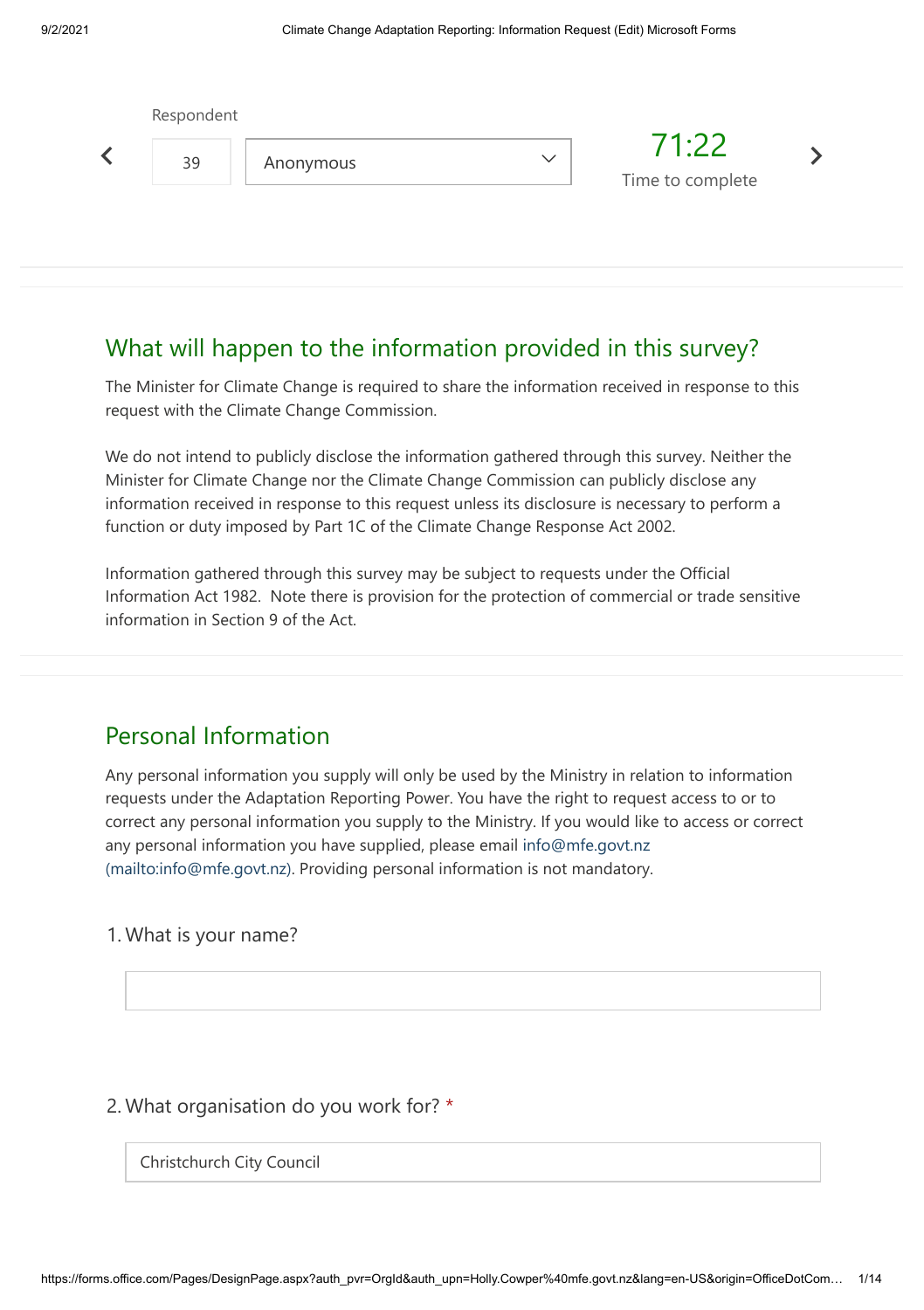3. What is your role?

4. Please provide a contact email

5. Please indicate if you are happy for the Ministry for the Environment to use the contact details provided above for broader climate change-related communications

Yes

No

6. If this response includes information related to subsidiary organisations, please name these organisations below

### Risks and Impacts

These questions are intended to test general awareness and understanding of impacts and risks from climate change.

7. Is your organisation aware of the impacts that climate change may have on its ability to carry out functions and deliver services? For example, impacts from increased flooding, sea-level rise, more heat waves, more intense storms, more droughts and wildfires. \*

Climate change impacts are well understood and documented

Climate change impacts are acknowledged but only partially understood or documented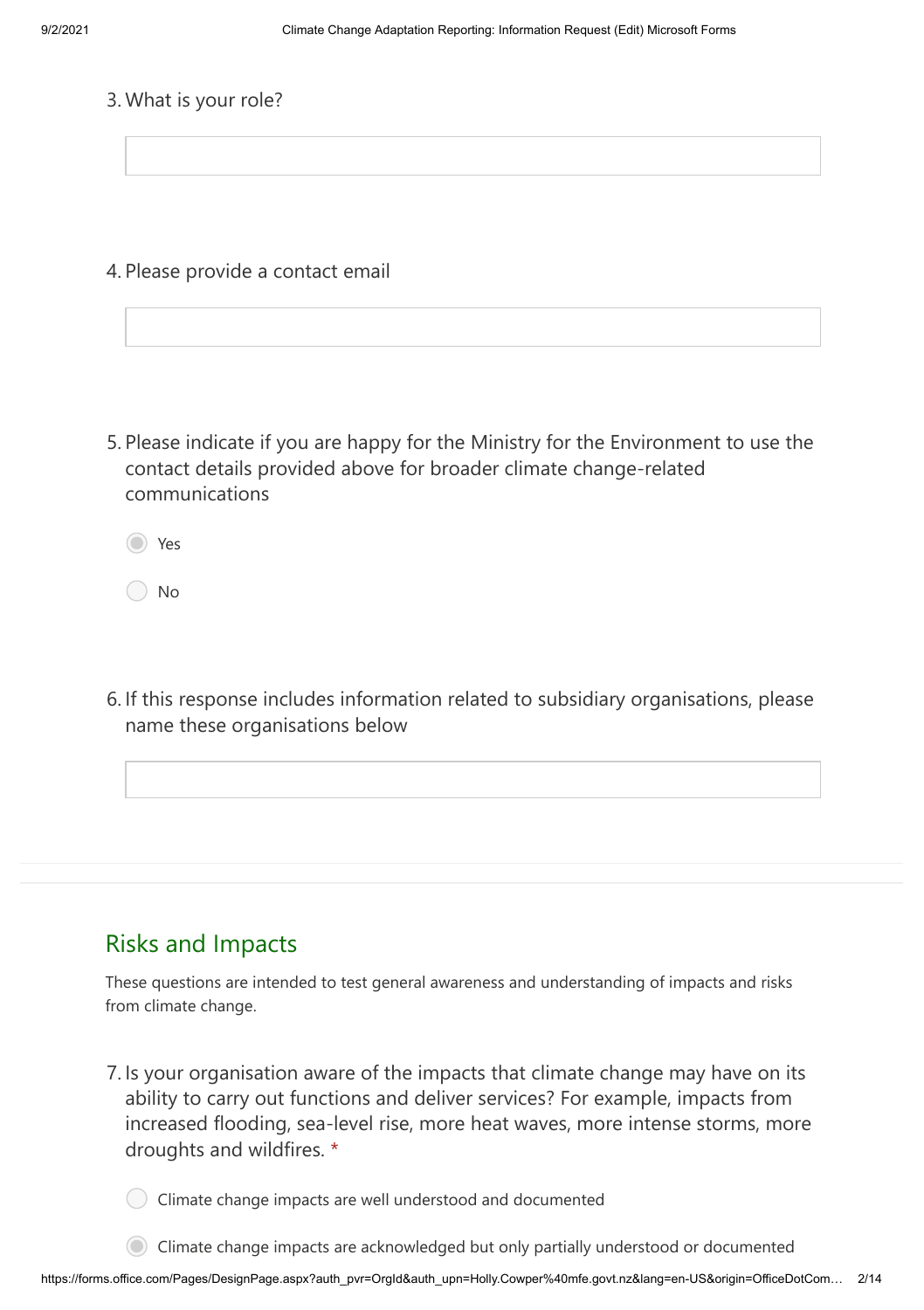9/2/2021 Climate Change Adaptation Reporting: Information Request (Edit) Microsoft Forms

- Climate change impacts are poorly understood and not documented or considered
- We have not considered climate change impacts to date
- O Unsure
- Please provide further details on why you selected the option you did. For 8. example, links to reports.

flood modelling includes climate change and sea level rise, and we have coastal hazards modelling (erosion and inundation), and tsunami modelling that includes increments of sea level rise. We also have information available on other aspects of climate change for Canterbury Region- e.g. temperature change, seasonal changes and wind. however, the impacts of these things on our ability to fulfil our functions are poorly understood.- e.g. the effects of rising, saline groundwater on pipes, the effects of temperature on wastewater treatment , the effects of sealevel rise on the functionality of a gravity- driven stormwater system, the effects of drought and increased erosion on water supply.

- 9. Does your organisation have access to data related to the impacts from climate change? \*
	- $\bigcirc$  Yes at a regional, local and asset level
	- $\bigcirc$  Yes at a regional and local level
	- Yes at a regional level
	- No
	- O Unsure
- 10. Please provide details on any data gaps you are aware of for specific climate change impacts.

How will shallow groundwater respond to sea level rise?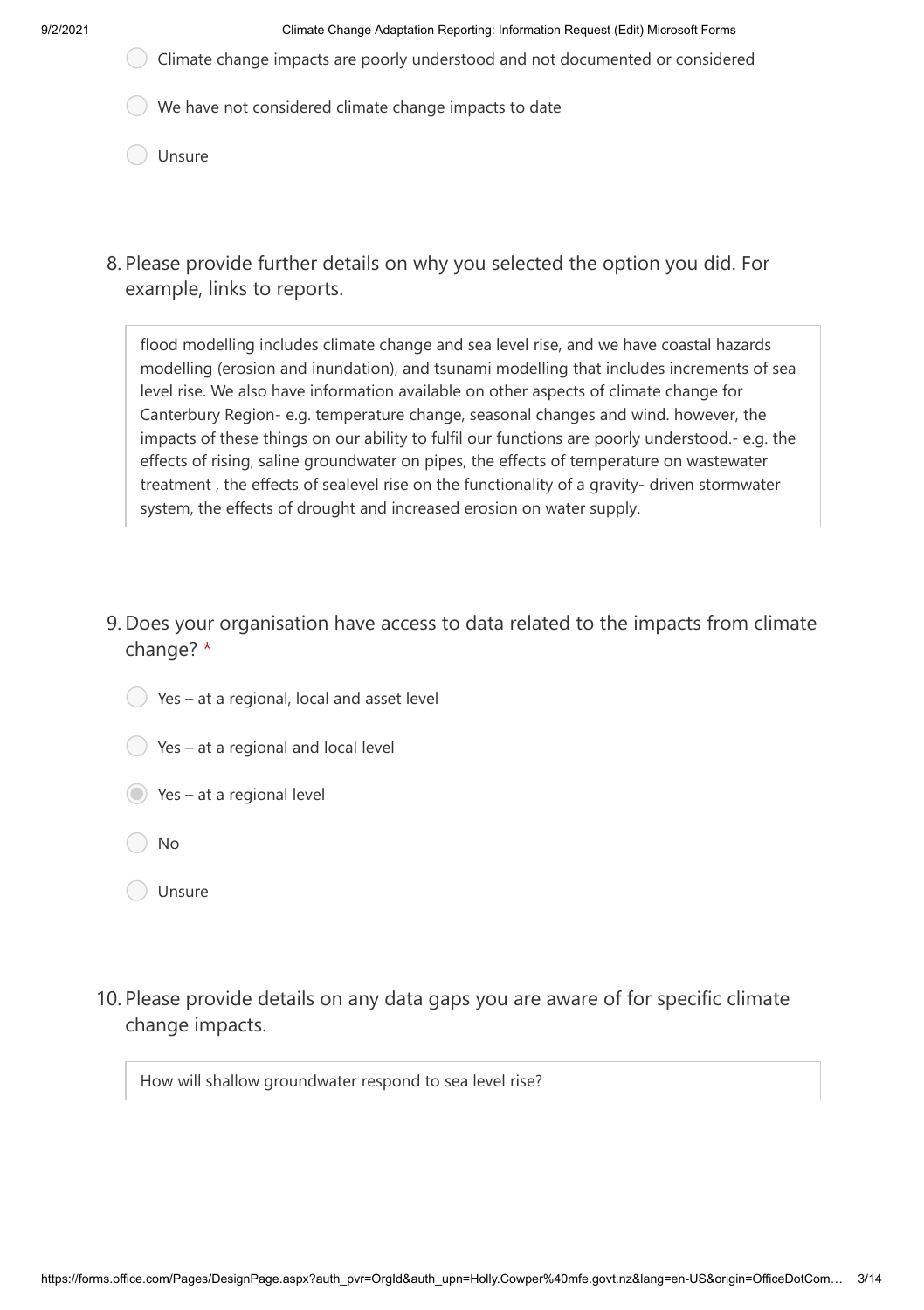- 11. Specifically, has your organisation assessed its exposure to climate change impacts, in terms of its ability to continue to carry out functions and deliver services? Note: this includes the exposure of the communities to which these services are provided. \*
	- Yes, accurate (quantitative) exposure data is held for all relevant climate change impacts
	- Accurate exposure data is held for some climate change impacts
		- No accurate exposure data, but climate change impacts relevant to our organisation are documented
		- Limited or no understanding and assessment of exposure to relevant climate change impacts
		- Unsure
- 12. Please provide further details on why you selected the option you did. For example, links to reports.

WE are working on a first pass climate change risk assessmetn and are hoping to provide information on exposure to flooding and coastal hazards in asset management plans.

13. Specifically, has your organisation assessed its vulnerability to climate change impacts, in terms of its ability to continue to carry out functions and deliver services? Note: this includes the vulnerability of the communities to which these services are provided. \*

Yes, vulnerability to climate change impacts is well understood and integrated into decision-making processes

- Some assessment of vulnerability to climate change impacts has been done, but this is not well embedded in organisational processes
- Limited or no assessment or understanding of vulnerability to climate change impacts

Unsure

14. Please provide further details on why you selected the option you did. For example, links to reports.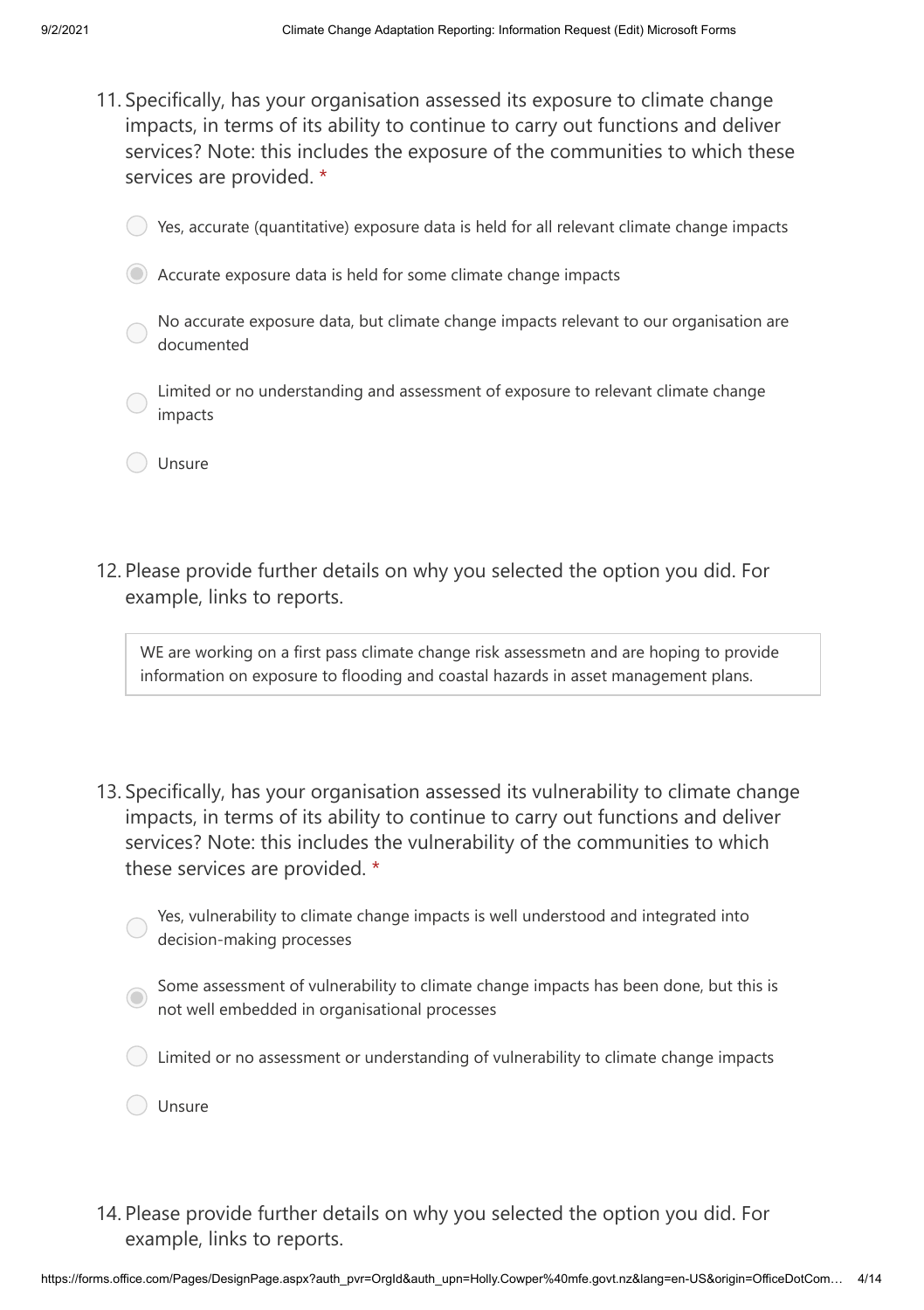CLimate change risk assessment is underway for the district, but not yet well embedded in process.

## National Climate Change Risk Assessment

The recently published National Climate Change Risk Assessment identified the 10 most significant risks that New Zealand faces from climate change. The risks are grouped according to five value domains: natural environment domain, human domain, economy domain, built environment domain and governance domain. For each of the risks listed below, indicate to what extent they are expected to impact the quality or consistency of services delivered by your organisation, or impact infrastructure or capital investments owned or used by your organisation. Note: this question also refers to risks affecting the communities to which these services are provided.

- 15. Risks to coastal ecosystems, including the intertidal zone, estuaries, dunes, coastal lakes and wetlands, due to ongoing sea-level rise and extreme weather events. \*
	- Potential for significant impacts
	- Potential for minor to moderate impacts
	- Unlikely to impact my organisation or the services it delivers
	- Unsure

### 16. Please provide further details on why you selected the option you did. \*

Coastal acidity a concern. Economic impact. Saltwater intrusion will imapact terrestrial ecology in coastal areas. Concern that innundation and acidity will lead to anoxic environments in estuaries or shallow areas of harbours unless managed. Coastal squeeze along estuary edge (where built up) and in bays of Banks Pen where there are narrow beaches and steep cliffs.

- 17. Risks to indigenous ecosystems and species from the enhanced spread, survival and establishment of invasive species due to climate change. \*
	- Potential for significant impacts
	- Potential for minor to moderate impacts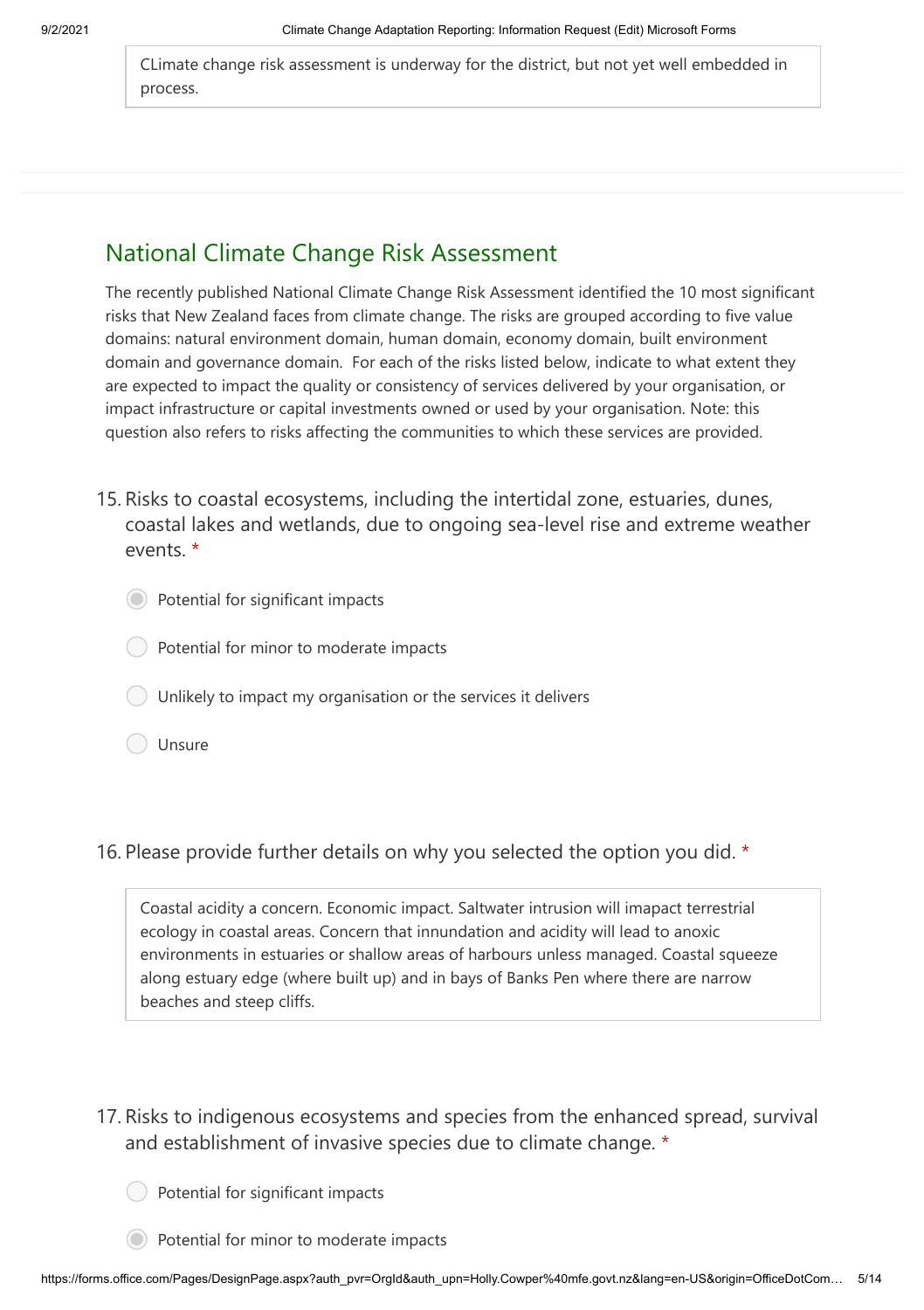$\bigcirc$  Unlikely to impact my organisation or the services it delivers

Unsure

18. Please provide further details on why you selected the option you did. \*

fewer frost days likely to lead to increased incidents of disease for flora and fauna. Temperature shifts a key driver for increased disease occurence and establishment of new pests. Peak temperatures will stress existing flora and fauna. Places pressure and weakens stock. Exposes to threat of disease and pests. Will disrupt native biodiveristy and terrestrail ecosystems, but difficult to predict exactly how. Environmental disturbance from extreme weather and fires may create conditions for establishment of pests. Flooding (fluvial and pluvial) may introduce pests and disease to increase susceptibility of the natural environment, but the risk is deemed realtively low.However, coastal innundation and warming waters can stress biota and may provide opportunity for pest specieis to establish. Warmer waters may encourage species previously unknown to Cantabrian waters to take hold. Could also exacerbate algal blooms. Areas of most concern include: Lake Ellesmere, Heathcost Estuary, inlets of the Banks Peninsula, and Lytellton Harbour.

- 19. Risks to social cohesion and community wellbeing from displacement of individuals, families and communities due to climate change impacts. \*
	- Potential for significant impacts
	- Potential for minor to moderate impacts
	- Unlikely to impact my organisation or the services it delivers
	- O Unsure
- 20. Please provide further details on why you selected the option you did. \*

We have thousands of properties- whole suburbs that are in the areas that are within the projected zones for flooding and coastal hazards. Potentially these suburbs will have people leaving as more frequent and more severe impacts are experienced. This will stress and break up communities

21. Risks of exacerbating existing inequities and creating new and additional inequities due to differential distribution of climate change impacts. \*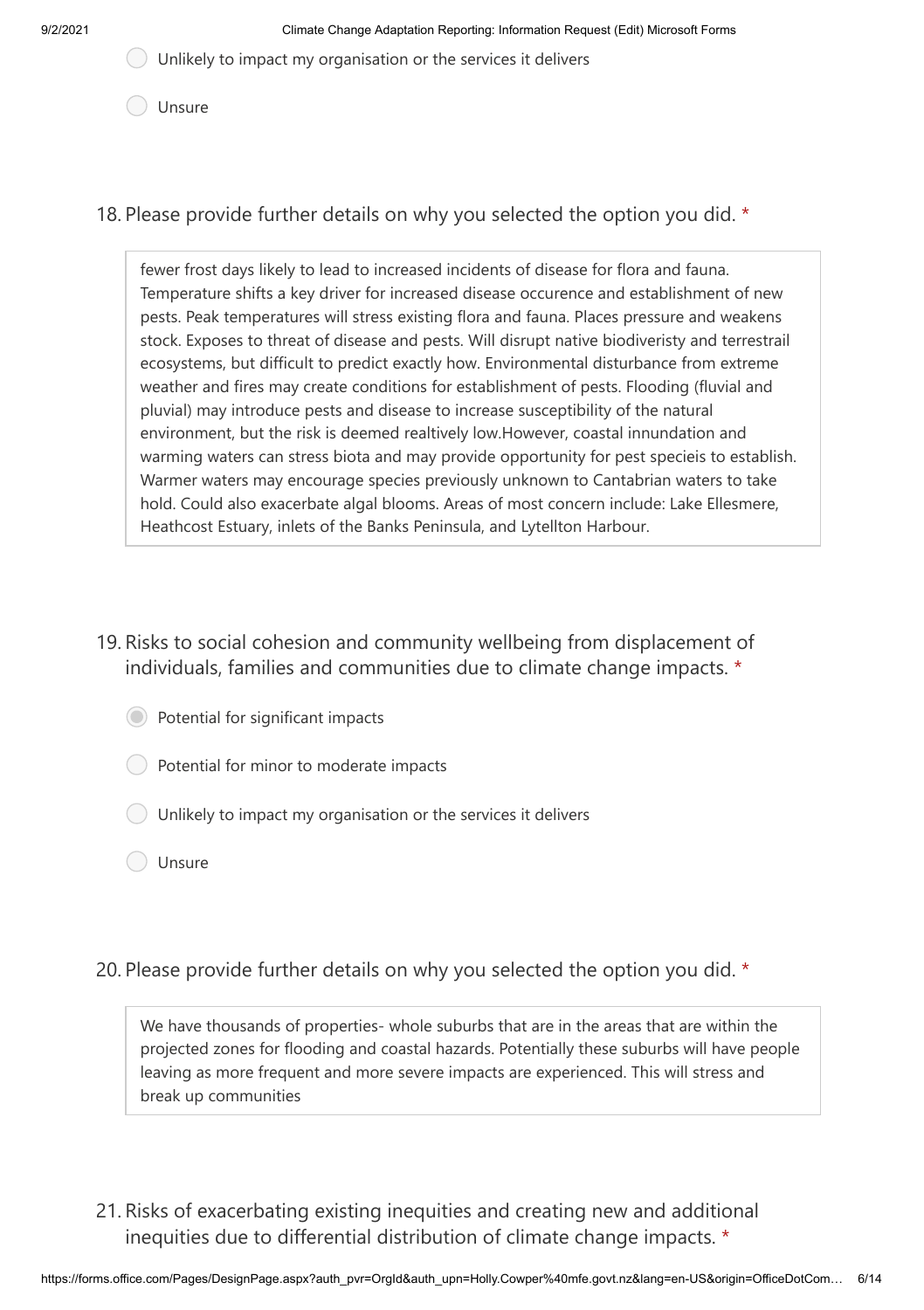- Potential for significant impacts
- Potential for minor to moderate impacts
- Unlikely to impact my organisation or the services it delivers
- Unsure
- 22. Please provide further details on why you selected the option you did. \*

coastal and river communities will be subject to more frequent flooding. Who pays for retreat? Banks Peninsula farms are likely to become marginal )or more marginal than they already are) due to frequent severe drought, interspersed by heavy rainfall events leading to erosion, soil loss and landslidesand consequent l

- 23. Risks to governments from economic costs associated with lost productivity, disaster relief expenditure and unfunded contingent liabilities due to extreme events and ongoing, gradual changes. \*
	- Potential for significant impacts
	- Potential for minor to moderate impacts
	- Unlikely to impact my organisation or the services it delivers
	- Unsure
- 24. Please provide further details on why you selected the option you did. \*

This is something we haven't yet considered. Increased flooding will potentially be a real factor- but to what extent this will affect the economy is unknown.

- 25. Risks to the financial system from instability due to extreme weather events and ongoing, gradual changes. \*
	- Potential for significant impacts
	- Potential for minor to moderate impacts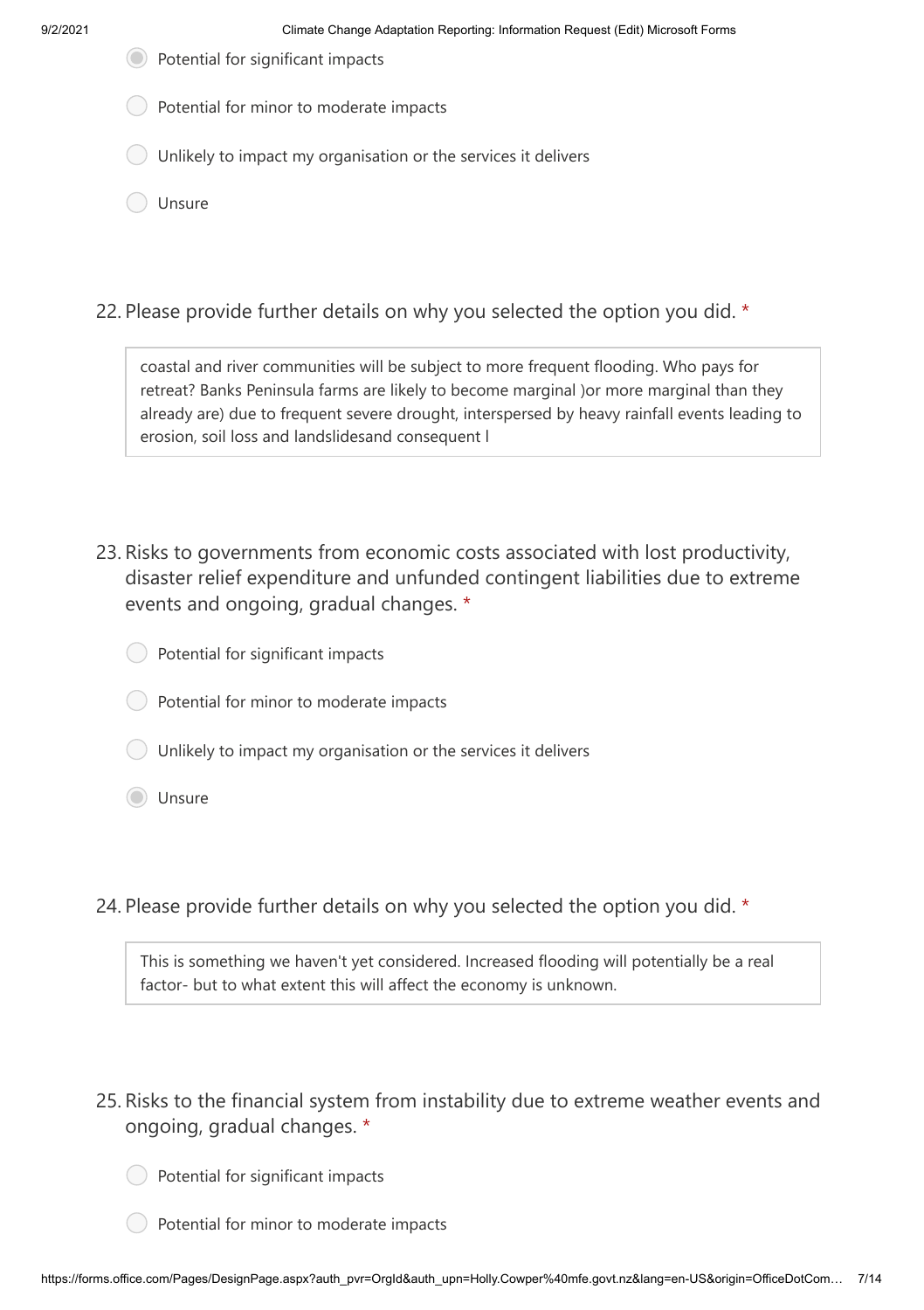$\bigcup$  Unlikely to impact my organisation or the services it delivers

Unsure

26. Please provide further details on why you selected the option you did. \*

This is something we haven't yet considered. Increased flooding will potentially be a real factor- but to what extent this will affect the economy is unknown.

- 27. Risk to potable water supplies (availability and quality) due to changes in rainfall, temperature, drought, extreme weather events and ongoing sea-level rise. \*
	- Potential for significant impacts
		- Potential for minor to moderate impacts
	- Unlikely to impact my organisation or the services it delivers
	- Unsure
- 28. Please provide further details on why you selected the option you did. \*

For Christchurch not such an issue as supply is from aquifers fed by the Waimakariri Riverwhich is Alpine and therefore may still receive plenty of recharge. However, Banks Peninsula water supply is mostly surface water, with small catchments. Demand will increase when water is most scarce. Increasing erosion will put more sediment in the rivers and increased turbidity affects the ability to treat the water for drinking. Some coastal water supply bores are already expereincing saltwater intrusion

- 29. Risks to buildings due to extreme weather events, drought, increased fire weather and ongoing sea-level rise. \*
	- Potential for significant impacts
	- Potential for minor to moderate impacts
	- Unlikely to impact my organisation or the services it delivers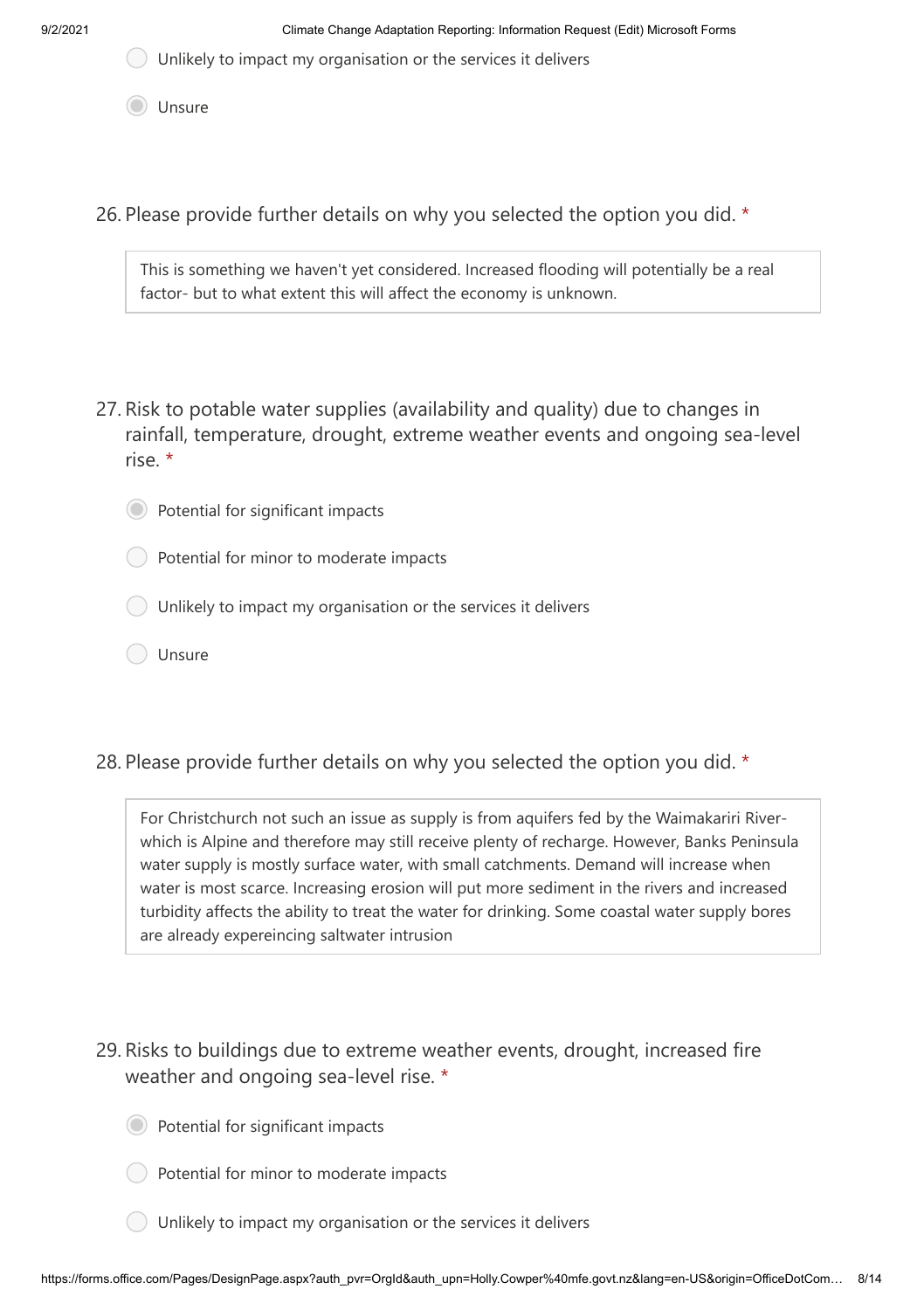Unsure

30. Please provide further details on why you selected the option you did. \*

We have thousands of properties- whole suburbs that are in the areas that are within the projected zones for flooding and coastal hazards. These include residential, industrial, commercial and public buildings. Buildings in the Port Hills and on Banks Peninsula will be subject to increasing fire risk. Land instability and tunnel gully erosion due heavy rainfall after dry spells will affect other buildings.

31. Risk of maladaptation across all domains due to practices, processes and tools that do not account for uncertainty and change over long timeframes. \*

Potential for significant impacts

Potential for minor to moderate impacts

Unlikely to impact my organisation or the services it delivers

- Unsure
- 32. Please provide further details on why you selected the option you did. \*

We do not have appropriate policy in place to manage infrastructure decisions that account for how the climate will change/what that means for exposure to hazards over the lifetime of infrastructure. developing policy must occur in conjunction with conversation on adaptation planning with communities to make sure different strands of work align.

- 33. Risk that climate change impacts across all domains will be exacerbated because current institutional arrangements are not fit for adaptation. Institutional arrangements include legislative and decision-making frameworks, coordination within and across levels of government, and funding mechanisms. \*
	- Potential for significant impacts
	- Potential for minor to moderate impacts
	- Unlikely to impact my organisation or the services it delivers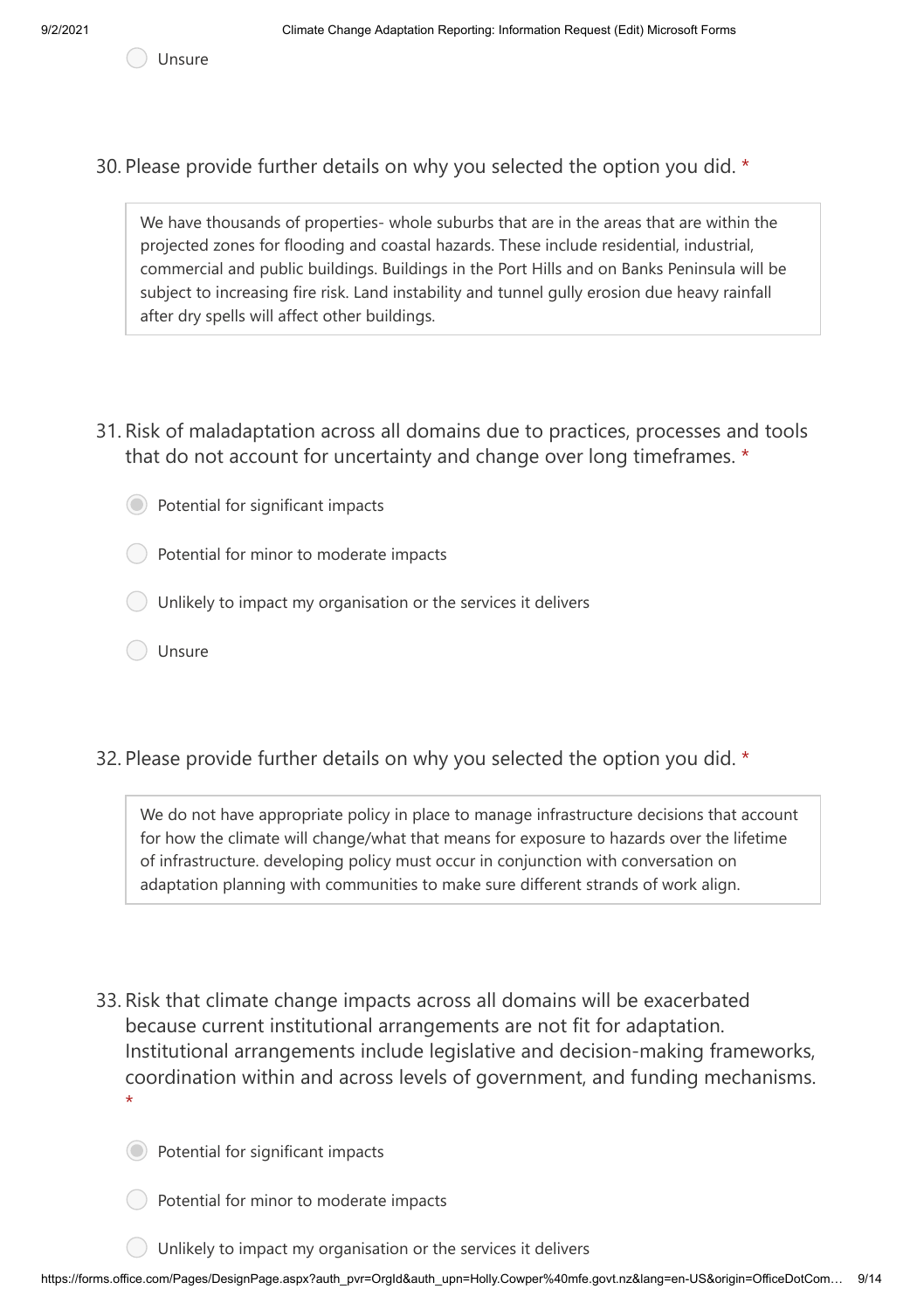Unsure

34. Please provide further details on why you selected the option you did. \*

Current RMA/BA etc. inhibits planning for future conditions. Just not fit for purpose.

35. What are the most immediate / urgent climate change risks to be managed from your organisation's perspective? \*

For Christchurch, coastal and fluvial flooding (including groundwater rise) effects on buildings and infrastructure, health and the natural environment. Port Hills- fire, land stability and wind. For Banks Peninsula, drought on farming, denunudation and soil loss, and water supply issues.

36. Please list any other risks identified in the National Climate Change Risk Assessment that are significant for your organisation.

G2G5 G6 G7 H2 B4 E3 E5 E6 H6 H7 N3 N6 B6 N7 N10

## Strategy, Governance and Metrics

These questions are designed to gather information about internal governance and decisionmaking processes.

37. Does your organisation have a plan or strategy to improve its resilience and/or the resilience of the community it serves to climate change impacts? \*



- $\bigcirc$  Yes, but it is not focused exclusively on climate change (e.g. risk and resilience strategy)
- A plan is in development
- No
- Unsure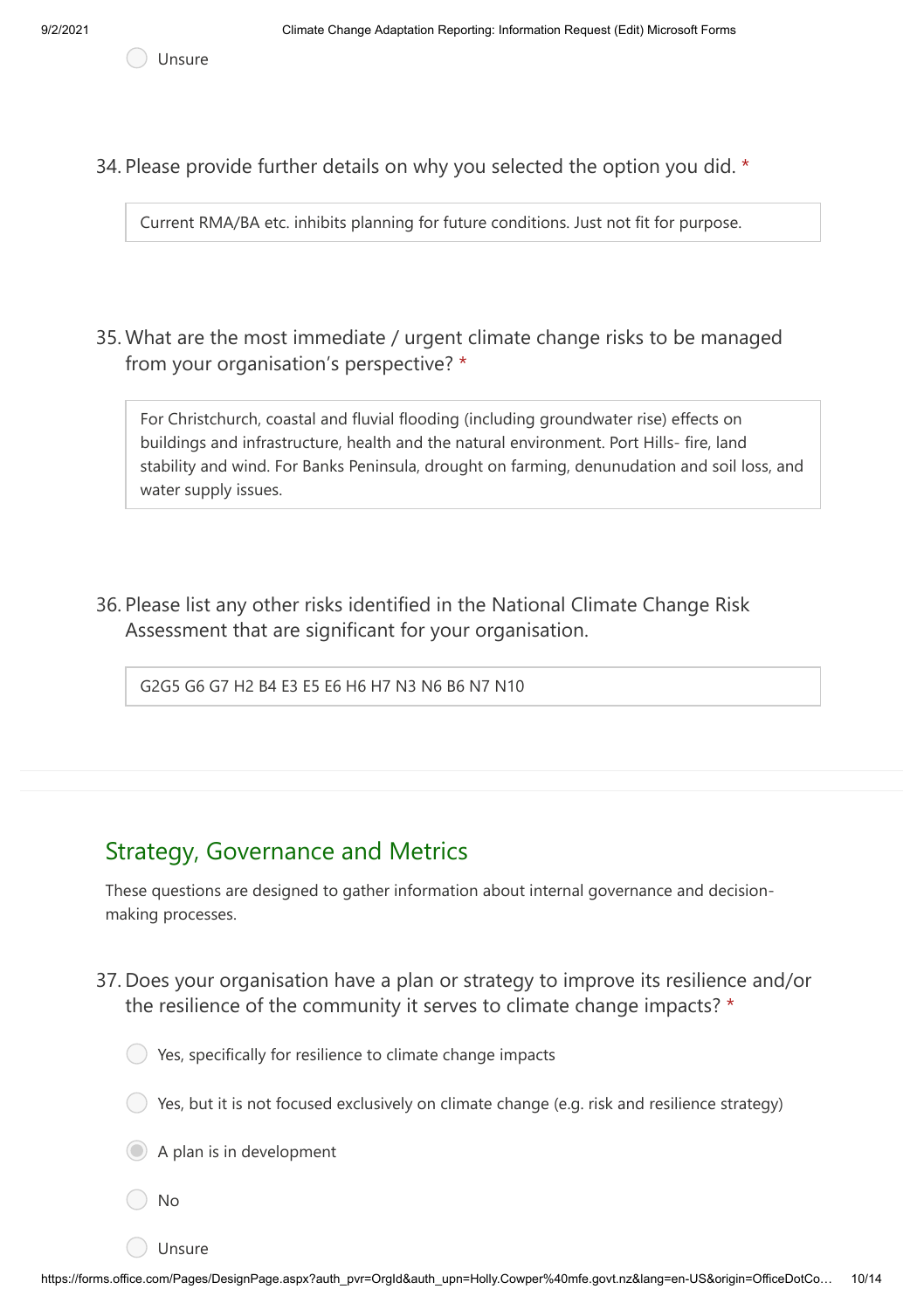38. Please provide more information and/or a link to the plan, and comment on its effectiveness. \*

climate change strategy is under development. cannot provide a link at this stage.

39. What are the barriers to developing a plan? \*

Need details of what we need to adapt to, before planning for adaptation. Need to involve community in the planning. Very resource intensive. Covid has thoroughly knocked our finances- we need to save 10s of \$M and climate adaptation planning may get kicked down the road.

40. Does your organisation have any indicators, or measures to help it monitor and manage its risks from climate change impacts? For example, from increased flooding, sea-level rise, more heat waves, more intense storms, more droughts and wildfires. Note: this question includes risks affecting the communities to which these services are provided. \*

Yes

|  |  | These are in development |
|--|--|--------------------------|
|  |  |                          |

◯ No

41. Are risks to your organisation's ability to carry out functions and deliver services from the impacts of climate change reported to your organisation's governance board? \*



Yes, annually

Yes, less often than annually

Not at all

O Unsure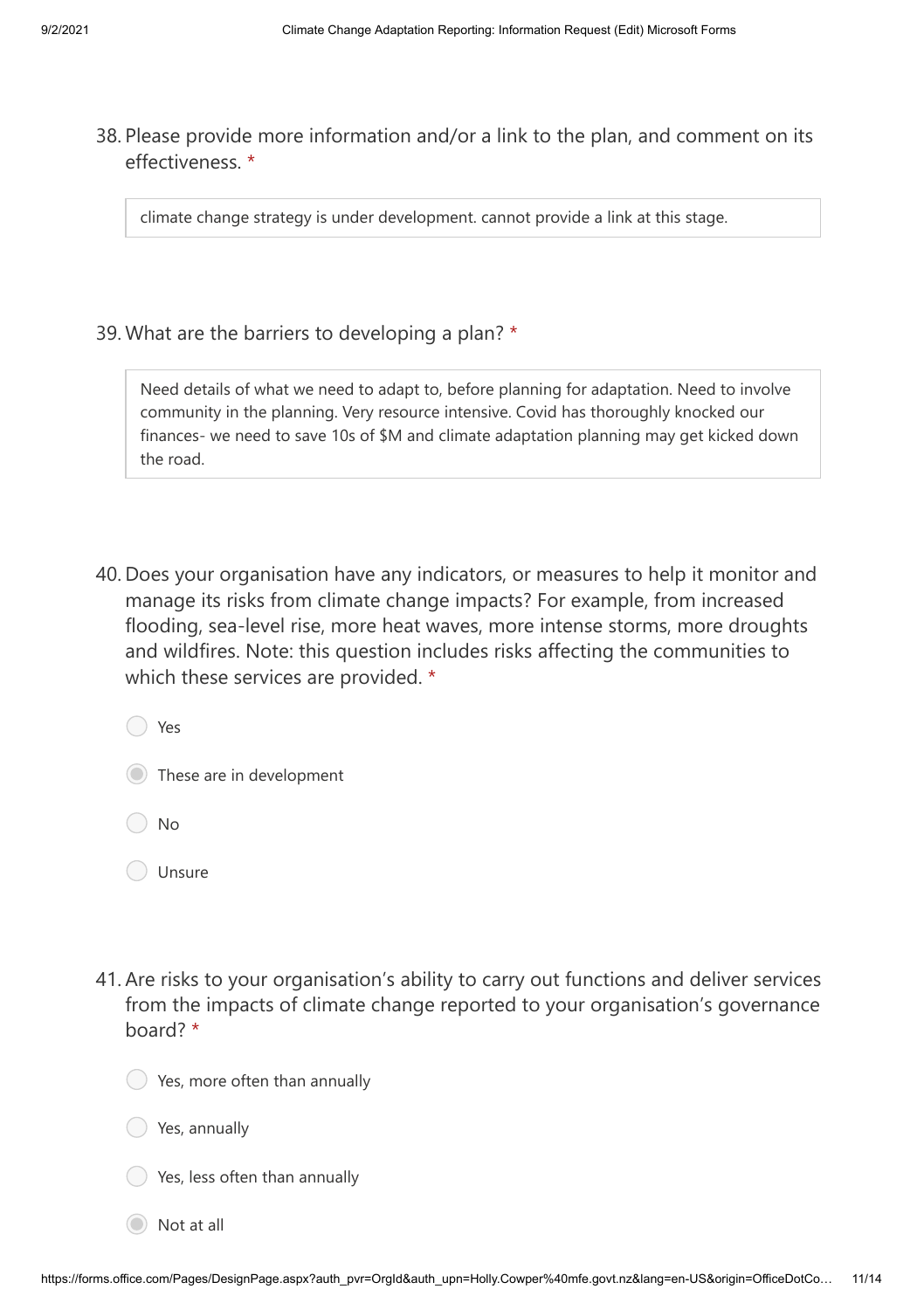Unsure

#### 42. Any comments?

Climate Change risk assessment is underway. This will be reported to council and ELT

43. In the box below, please briefly describe the role that management plays within your organisation in responding to risks from climate change. \*

all major decisions need to be approved by ELT and council

44. Does your organisation require the impacts of climate change, and adaptation options to address these impacts, to be assessed and considered in decisionmaking? For example, will climate change be considered before making a decision to invest in a physical asset. Note: this does not refer to requirements for mitigation/carbon emissions reduction. \*

Yes

**Solution** For some projects

Not yet, but this is in development

No

- Unsure
- 45. If applicable, please provide details about the requirements and their effectiveness.

Climate Change is taken into the reckoning in flood modelling and therefore in any consents or projects that refer to the modelling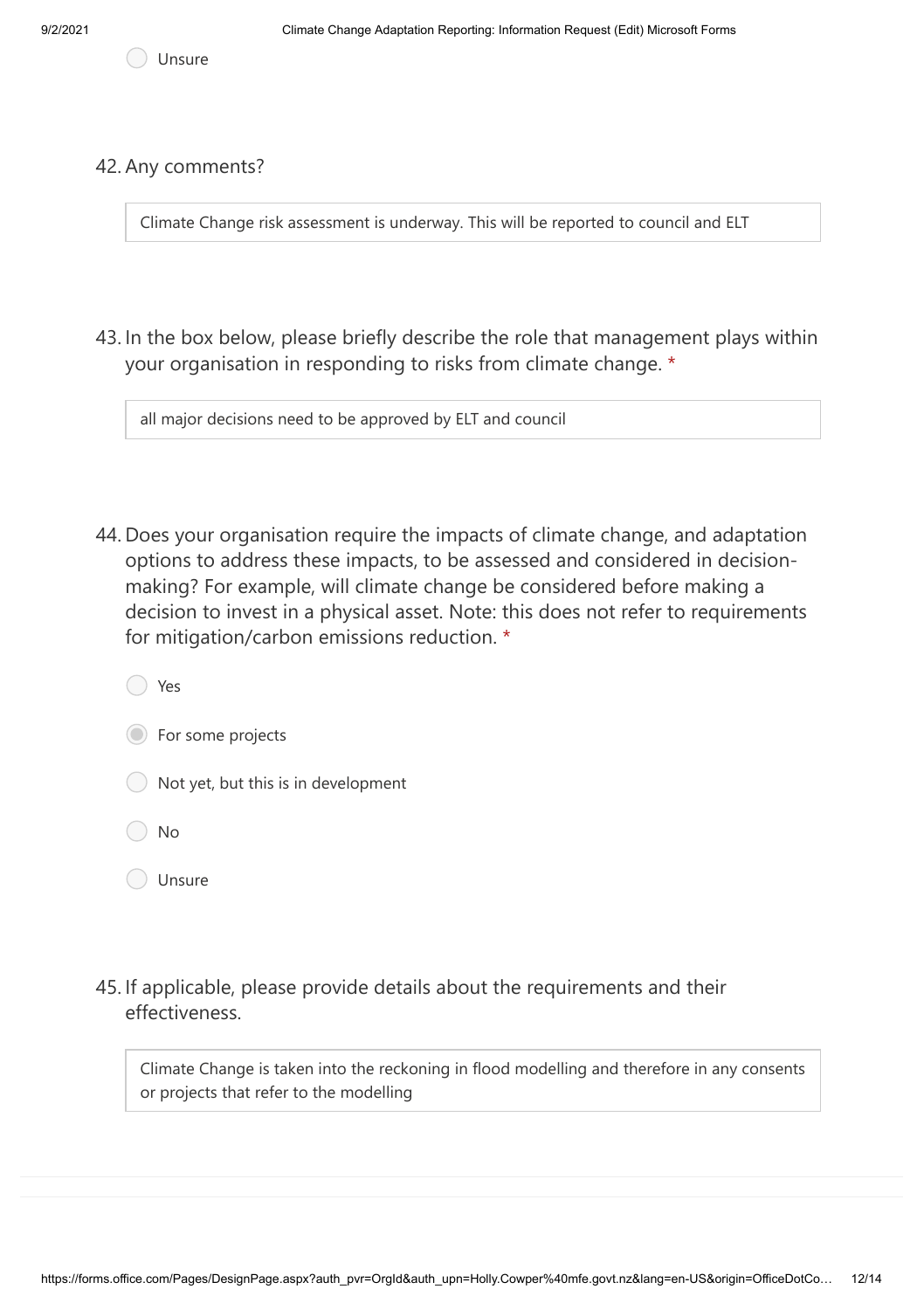## Support and Resources

Which actions or resources would help your organisation to better prepare for 46. the impacts of climate change? Tick as many as apply: \*

| More information about how climate change is projected to impact a region or a district |  |  |  |  |
|-----------------------------------------------------------------------------------------|--|--|--|--|
|                                                                                         |  |  |  |  |

- Guidance on how to assess and consider the impacts of climate change on your organisation
- $\sqrt{ }$  Tools to help quantify impacts from climate change on your organisation
- Methodology for assessing and quantifying climate change risks
- Legislative requirements to consider/plan for the effects of climate change
- Legislative requirements to publicly report on your organisation's climate risks and adaptation plans
- Opportunities to engage and learn from others
- Training to develop skills/capabilities
- Improved and centralised data repository e.g. flooding
- Good practice guides, bench-marking and assessment tools
- Funding to implement a strategy and deliver on-the-ground adaptation actions

#### 47. Any other actions or resources?

Need help with how to deal with Cascading hazards and risk. Data availability is crucial

- 48. What are the barriers to an effective adaptation response that are faced by your organisation? Tick as many as apply: \*
	- Lack of awareness/education regarding the impacts of climate change by decisionmakers/the wider community
	- Lack of political will or desire from the community for change
	- Lack of tools/methods by which to engage decision-makers/the community